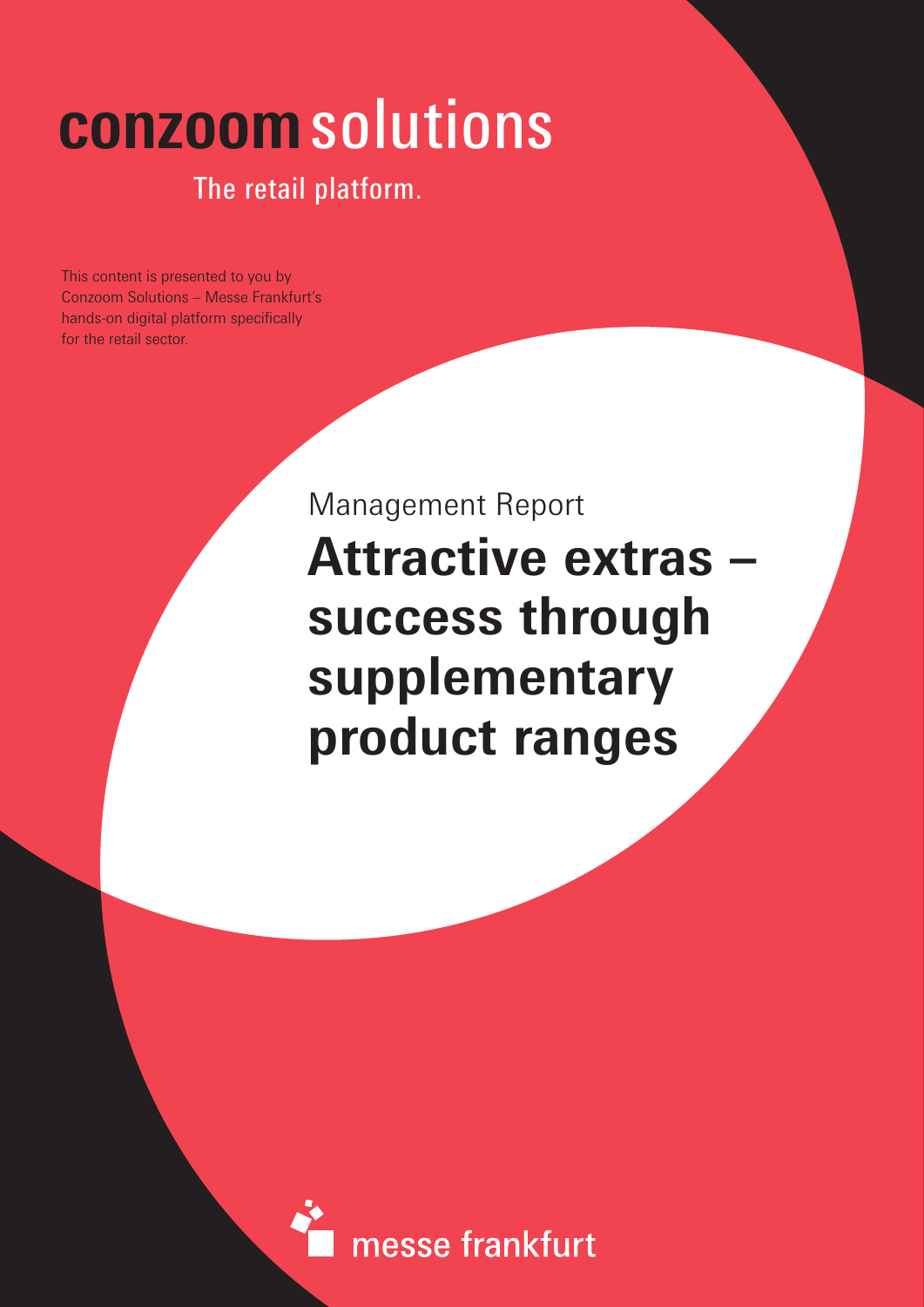# Management Report **Attractive extras – success through supplementary product ranges**



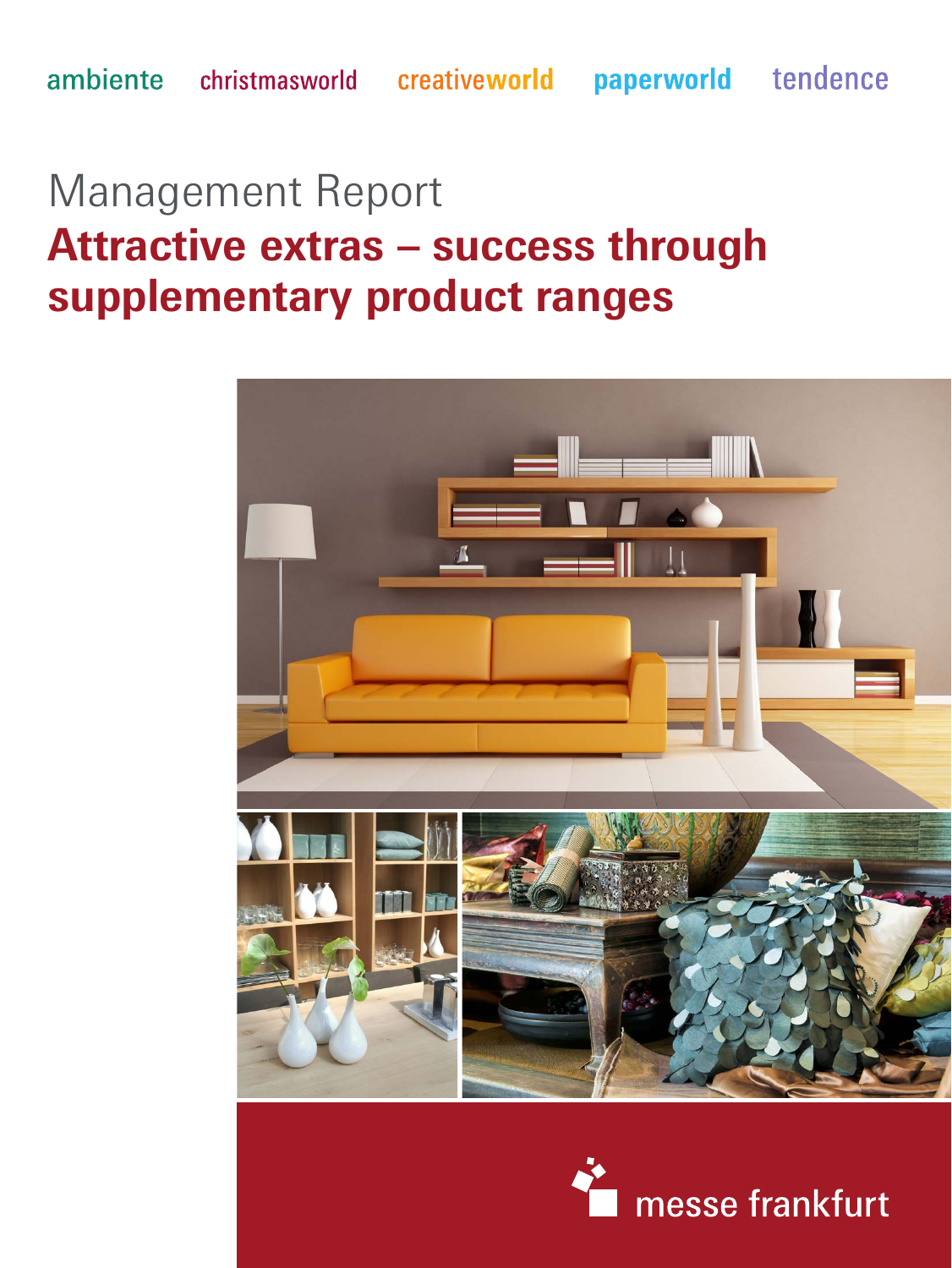### **Contents**

| Foreword |
|----------|
|          |

- Executive summary 2
- The study 3
- Results of the study market figures 4
- Combined product placement in GCC stores 5
- House and home worlds in furniture retailing 5
- Results of study retailer survey 6
- Which supplementary ranges are on offer? 6
- Strategic goals: why are supplementary ranges employed? 8
- Sales area for supplementary products 9
- Sales from supplementary ranges 10
- Customer structure: change through additional product ranges? 11
- Information sources for line and supplementary product ranges 12
- Who decides on the use of supplementary product ranges? 13
- E-commerce: curse or blessing? 14
- Outlook and trend forecast 15
- About Messe Frankfurt 16
- Messe Frankfurt: Expertise in the consumer goods field 17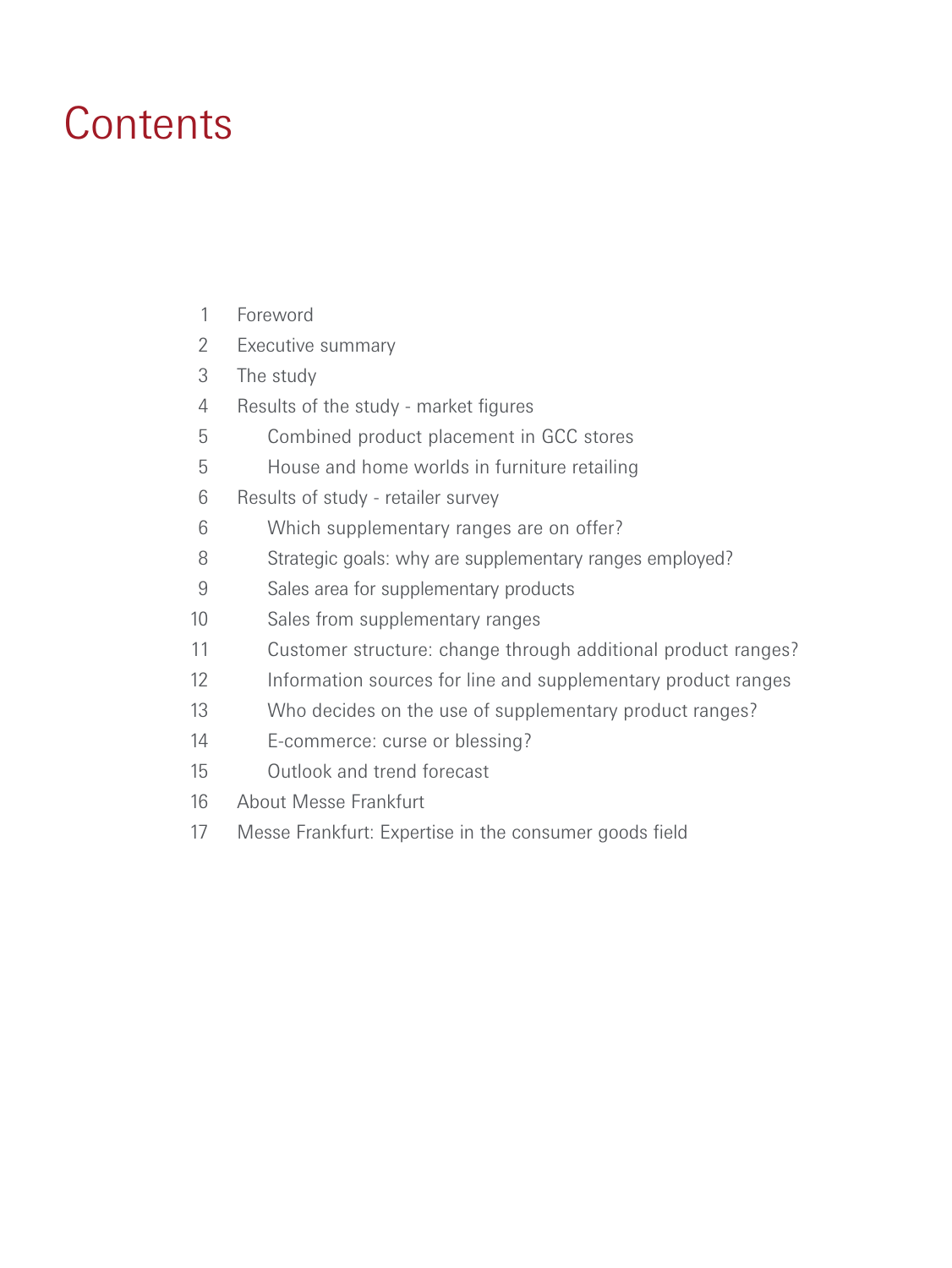### Foreword

Whether it is jewellery and handbags in a specialist shop for glassware and china, or pots, pans and bedclothes in a furniture store – supplementary product ranges are attention-grabbing and attractive items, on sale in almost all branches of the retail trade. Things which the consumer often does not notice at first glance, or by now regards as a matter of course, are actually a recent development with far-reaching significance for the retailer: for supplementary product ranges can not only raise overall sales or cushion a fall in sales of core products; they also serve to increase customer traffic at a sustainable level and to create customer loyalty for the store in new target groups. Many typical ambience products, such as fittings and furnishings, home accessories, household goods, house and home textiles – but also decorative products, jewellery or personal accessories – are absolutely ideal for supplementing existing product ranges and thus for increasing, in a targeted way, the attraction of the particular retail outlet in question.

But what proportion of the shop's overall sales do these supplementary products represent? Does the customer structure change as a result of these attractive extras? And what sources of information do retailers use to identify the latest trends when it comes to supplementary product ranges? We wanted to know more about this and commissioned the Institute of Retail Research (IFH) in Cologne to address these questions, both by evaluating statistical data, and by means of a retailer survey. The results are surprising: if we look at the home and interior segment, i.e. the overall requirements for fittings and furnishings by the private consumer, which earned some  $\epsilon$  40.6 billion in 2012, the following picture emerges: home furnishings account for more than half of all expenditure, at € 21.2 billion. Around € 9.5 billion are spent on house and home textiles, and 5.5 billion on glass, china and ceramic (GCC) products. The remaining  $\epsilon$  4.4 billion are earned from lights and lamps. In this process there is a wide range of interdependence: thus, for example, furniture shops and stores also offer GCC products, where they serve as a limited-line or supplementary product ranges.



In the detailed retailers' survey we focussed on GCC and on the furniture trade. The results show among other things that, while supplementary product ranges represent as a rule only one fifth of the total sales floor area, they provide one third of overall sales. It is no surprise then that these supplementary ranges are so popular among retailers and their

customers. Alongside the retailer survey, in-depth interviews\* were conducted with selected directors and proprietors of outlets in the furniture and GCC segments who for some years have been very closely engaged with the question of supplementary product ranges. These interviews have produced best-practice examples, with many good suggestions and recommendations for realising this practice at local shop level. Of course we have also studied further developments, and at the end of the report we have been so bold as to offer a small account of future prospects.

You will find it exciting! We wish you an interesting and informative read.

Yours sincerely, Stephan Kurzawski Member of the Management Board Messe Frankfurt Exhibition GmbH

\*You will find excerpts from these interviews at **www.ambiente.messefrankfurt.com**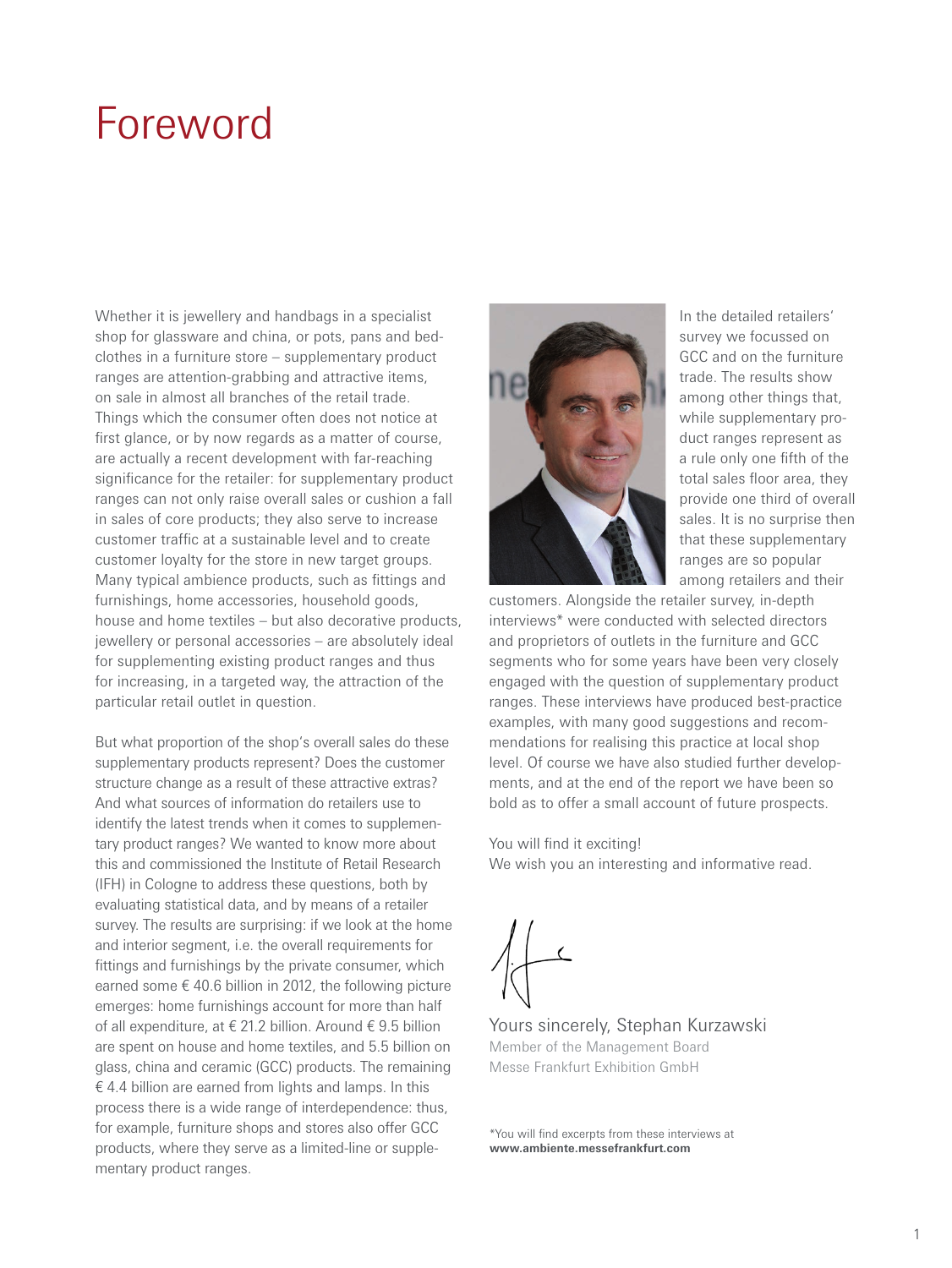### Executive Summary

#### **Supplementary product ranges: decorative products are number one**

Viewed overall, decorative products represent the most important supplementary range: 52 percent of furniture retailers and 40 percent of GCC retailers stated that they stocked decorative products in their shop. Further important segments include home textiles such as bedclothes, cushions and blankets as well as lighting and household goods such as pots and pans. But stationery, jewellery, gourmet products or fashion accessories are also on sale in specialist retail outlets as strong-selling extras. More than one third of furniture retailers also offer GCC products as a supplementary range.

#### **Supplementary ranges drive sales**

The trend is upward: in the retail segments of furnishings, GCC, lights and interior design the percentage of sales represented by supplementary ranges grew between 2000 and 2012 from 11.8 to 16.9 percent. In retail outlets specialising in GCC the proportion of sales from supplementary ranges actually grew over the same period from six to around 20 percent. Furniture retailers have long been offering supplementary ranges, but even in that segment between 2000 and 2012 further growth in supplementary ranges was recorded of around three percent.

#### **Improved productivity on a smaller sales area**

Supplementary product ranges enjoy much higher average sales-area productivity than the core range. Supplementary product ranges take up an average of one fifth of the sales floor, but on average they earn one third of total sales. Along with this general rise in sales, customer loyalty and greater customer traffic are also some of the reasons why many retailers use supplementary product ranges in a targeted fashion.

#### **Trade fairs are the number one source of information**

Furniture and GCC retailers are all agreed: trade fairs are by far the most important source of information. Around 70 percent of all those questioned stated that they obtained information about new supplementary ranges at trade fairs. In second place, but a long way behind, with a score of 35 percent, come trade journals and specialist trade magazines, then at 31 percent comes observation of competitors.

#### **The future of supplementary product ranges**

36 percent of GCC retailers and 30 percent of furniture retailers are of the opinion that additional ranges will become even more important in their businesses in future. Some 60 percent of GCC retailers expect that the proportion of supplementary ranges will stay at today's level over the next three years. Only 4 percent of GCC retailers, on the other hand, and 12 percent of furniture retailers believe that the percentage of supplementary ranges in their shops will shrink.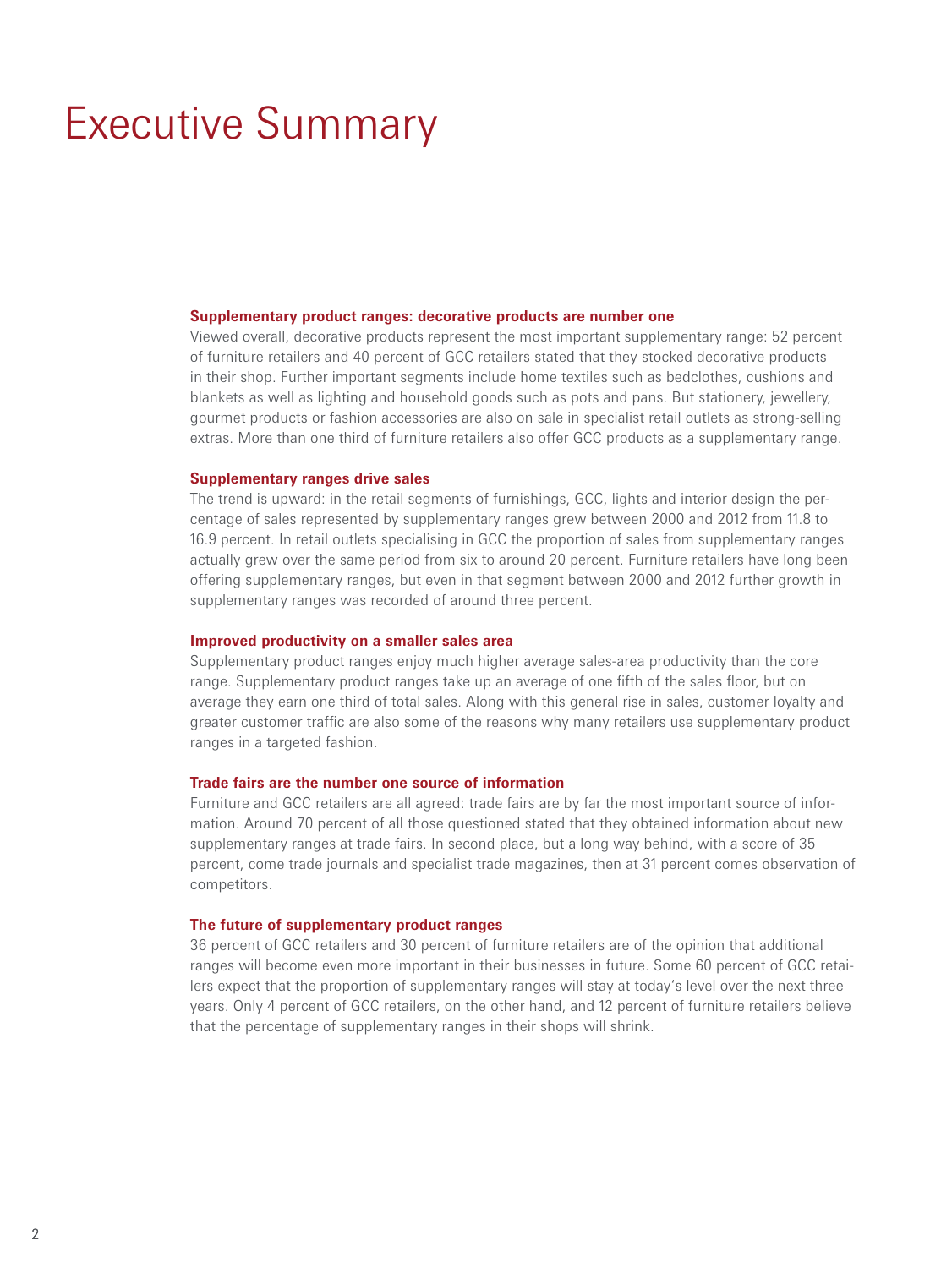## The study

*What is the importance of supplementary ranges for GCC and furniture retailers now and in future? To find answers to these questions, Messe Frankfurt commissioned the Institute of Retail Research (IFH) and the Eva Altenburg market research institute.* 

The results of the study are based on three different sources: firstly on statistics on market trends and on a retailers' satisfaction survey by the IFH. Of the firms questioned in this survey, 91 percent are independent retail outlets. The remaining 9 percent belong to retail chains. The results were rounded out through in-depth interviews by the Eva Altenburg market research institute with selected retailers from across the whole of Germany who have been using supplementary product ranges in their shops successfully for some years.

#### **Supplementary product ranges – a definition**

Furnishing and furniture retailers speak of limited-line products, GCC retailers of supplementary or additional ranges. It means the same thing in both cases: goods which provide a sensible addition to the core range in question and round it off in an appropriate way. The core range should be the main sales vehicle, however, which also determines the segment to which the firm belongs.

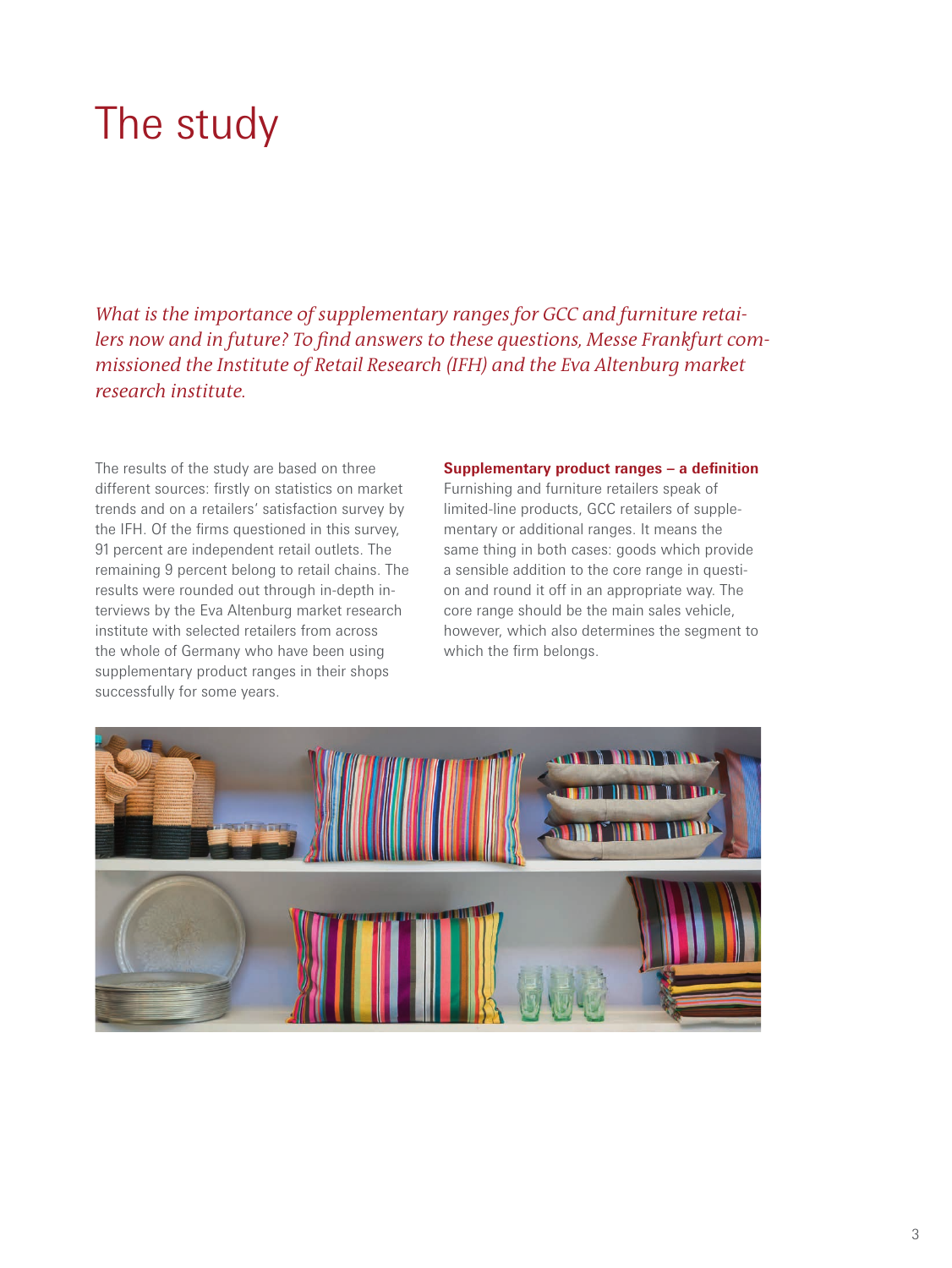## Results of the study – market figures

*Supplementary product ranges are developing more and more into an essential part of range design. This applies particularly to the consumer-goods segment: products which form no part of the core range are increasingly being offered as a supplement. Thus decorative products or gourmet presents such as specialist chocolates have long ceased to be unusual in furniture stores, and the same is true of jewellery and watches in GCC shops.* 

This is confirmed by the latest market statistics for the overall home and interior segment, of which private consumers' complete furnishing requirements in Germany form a part. More particularly, these consist of furniture, house and home textiles and household goods, lights and fitted kitchens, including fitted appliances. In 2012 the home and interior segment saw sales of € 40.6 billion. The lion's share of this, some 49%, came from home furnishings, including kitchens and fitted appliances.

If we analyse the trend in core and supplementary ranges more particularly for the retail segments of furniture, GCC and interior design, we can see a clear trend. Whereas in 2000 sales across these four market segments amounted to no less than 11.8 percent, in 2012 the figure was already 16.9 percent. So it is no surprise that retailers are turning more and more to attractive extras, which not only round out the existing standard product range, but also promise strong sales growth.

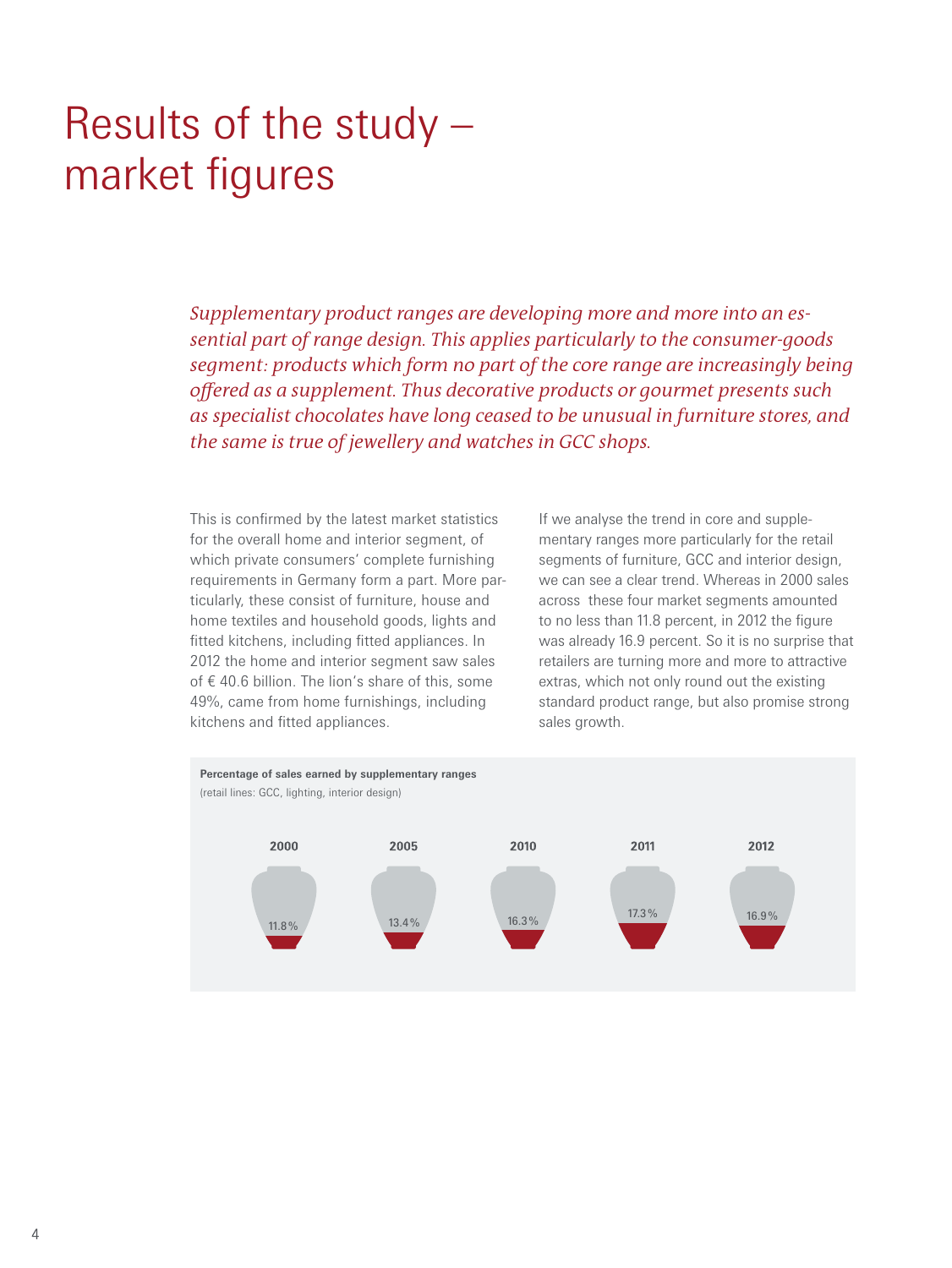#### **Combined product placement in GCC stores**

A glance at the statistics for the past ten years shows that the trend towards including supplementary product ranges has risen even more sharply in GCC stores than in furniture outlets. Whereas in 2000 GCC retailers earned some 94 percent of their sales from their standard or core range, last year the figure was no more than 80 percent. Accordingly, in 2012 a good fifth of sales came from supplementary products. These supplementary ranges, firmly established in GCC outlets, include not just house and home textiles such as chocolates, specialist teas and coffees, books, newspapers and stationery products. But more and more objets d'art, pictures, picture frames and toys are being incorporated into the range. Fashionable accessories, clothing and flowers – real or artificial – are likewise part of the products on offer in GCC shops nowadays. Arranged thematically and presented in combination, small decorative product worlds are created in GCC stores, which are both a source of inspiration and an incentive to purchase.

| Trend in core and supplementary ranges within GCC<br>stores |          |          |          |          |  |  |  |
|-------------------------------------------------------------|----------|----------|----------|----------|--|--|--|
| 2000                                                        | 2005     | 2010     | 2011     | 2012     |  |  |  |
| $93.7\%$                                                    | $90.0\%$ | 82.3%    | 79.8%    | $80.2\%$ |  |  |  |
| 6.3%                                                        | $10.0\%$ | $17.7\%$ | $20.2\%$ | 19.8%    |  |  |  |

**Trend in core and supplementary ranges within the retail furniture trade**

| 2000  | 2005     | 2010     | 2011     | 2012     |
|-------|----------|----------|----------|----------|
| 86.1% | 85.1%    | $83.0\%$ | $82.0\%$ | 82.8%    |
| 13.9% | $14.9\%$ | $17.0\%$ | $18.0\%$ | $17.2\%$ |

Core range **Supplementary range** 

#### **House and home worlds in furniture retailing**

Furniture retailers, too, have long recognised the signs of the times – for years their actual range has been supplemented by numerous products and arranged in house and home worlds. A living-room set, featuring a sofa, couch table and shelving, is made into a complete collection through carpets, curtains and suitable lights. This not only represents a useful service for the customer, it is excellently designed to trigger impulse purchases by the end consumer. According to the IFH, house and home textiles form the largest proportion of supplementary ranges in furniture stores; in second place come GCC products and household goods. But interior lighting, clothing, accessories, stationery and toys, pictures and picture frames are also on offer. Thus supplementary ranges have long been an inescapable factor in the retail furniture trade: though here the percentage of sales from supplementary products has grown less strongly over the last few years than in GCC stores. From 2000 to 2012 the share drawn from the core range declined from 86 percent to about 83 percent. Here the supplementary products have therefore expanded by three percent. This also shows that the trend towards including supplementary products in the range began much earlier among furniture retailers: thus in 2000 the additional range was already playing a considerably larger role in furniture retail than the additional range among GCC sellers.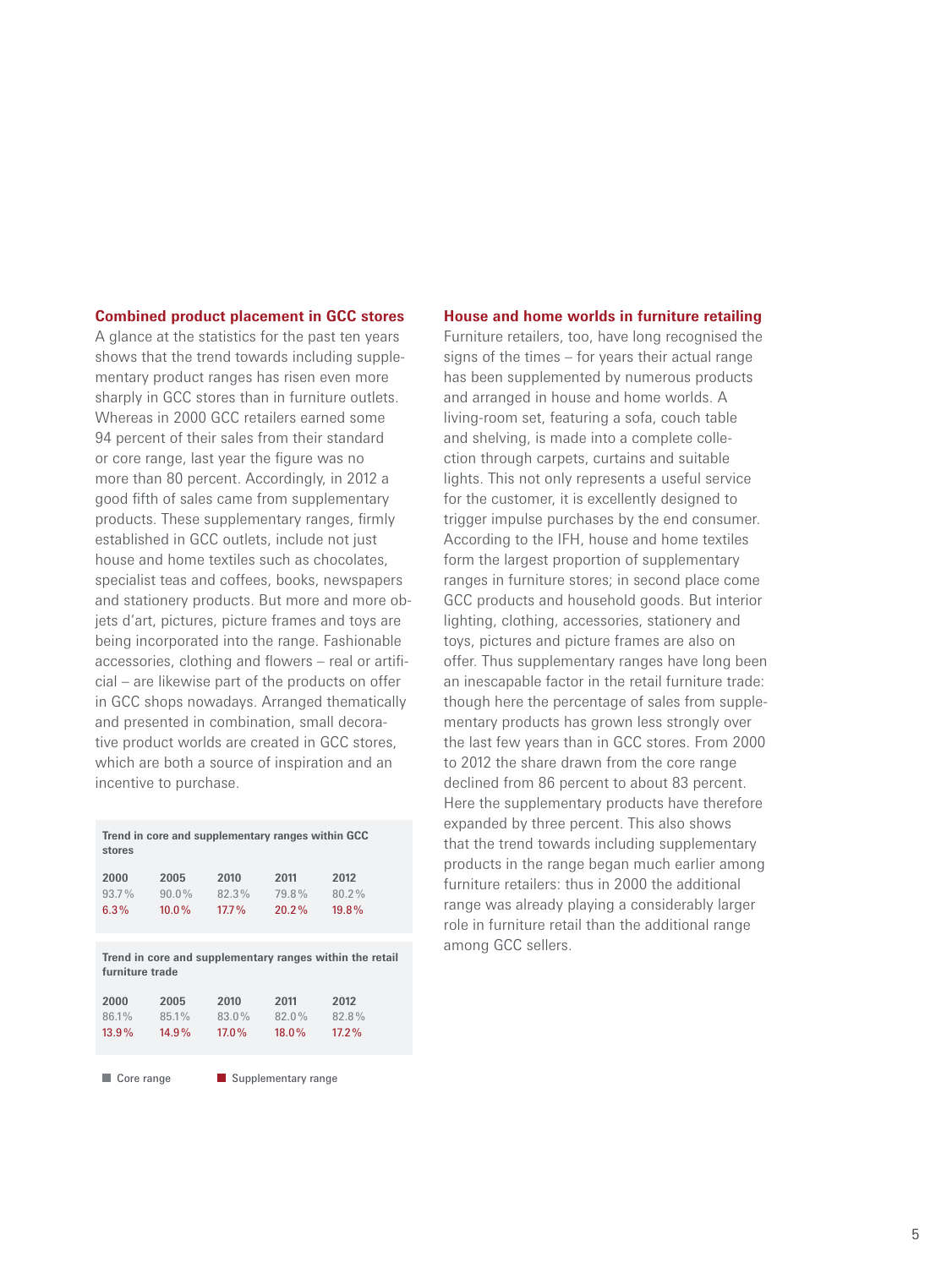### Results of study – retailer survey

*What is the importance of supplementary product ranges for the business, and what trends have they shown over the last few years? Which supplementary products are offered? On what strategic grounds are these supplements adopted, and where do retailers gather their information about potential supplementary ranges? These, and a whole set of further questions, were asked by the Institute of Retail Research (IFH) of 100 retailers from the furniture and GCC segment. The survey produced not just an up-to-date picture of this subject in the two segments, but also a trend forecast for the coming years. The details of the survey have been complemented by direct quotes from selected German retailers, who not only report how they employ their supplementary ranges, but give helpful recommendations and suggestions about how to deal with this important topic.* 

#### **Which supplementary ranges are on offer?**

Among furniture retailers decorative products are very much in favour. More than half of the retailers questioned stated that they offer them as an extension to their product line. For the majority of GCC retailers, too, decorative products are a major sales factor. Only household goods, such as pots and pans or cooking and baking equipment, can be found more frequent-

ly in GCC stores. But house textiles such as tablecloths or cushions also play a major role. In retail furniture outlets, on the other hand, GCC products and home textiles such as carpets and curtains are relatively significant; they form part of the range at one furniture retailer in three. Along with these items, lights also form part of the major supplementary products at furniture stores.

**Best-practice suggestions and recommendations when selecting supplementary ranges** 

 **Claus Franzen**, proprietor and managing director of GCC store Franzen from Düsseldorf: *"Initially the important thing is to observe your own environment. It does not make much sense to include a supplementary range which is relatively well represented in your own town or surroundings. Then you will find yourself involved in new competition, which is not so helpful. You must observe* 

*your own market, your own environment very carefully, so that your decision is ultimately a gain."*

 **Gunther Strauß,** managing director of GCC store Abt in Ulm: *"The supplementary range must suit the firm's identity (...) Nevertheless, the customer must recognise the umbrella brand and appreciate it. The umbrella brand must not be downgraded by the supplementary ranges. You must always remain self-critical; if the goods are no good, they must be got rid of quickly."*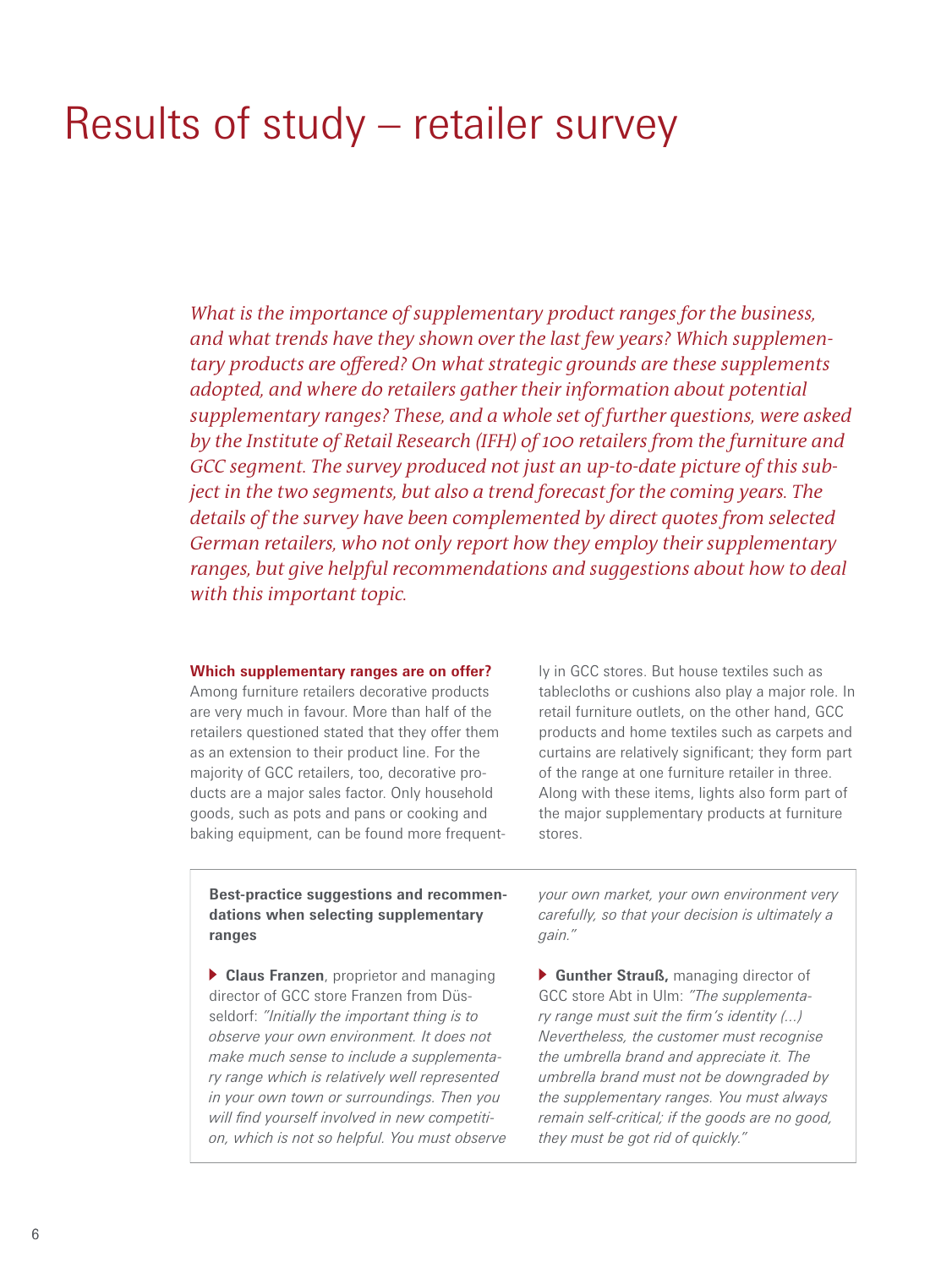#### **Type of supplementary range**

Which line/supplementary ranges do you offer in your shop (multiple answers possible)?



\* Type of supplementary ranges

 **Wolfgang Seipp,** managing director of furniture retailer Form im Raum, Frankfurt: *"We test new manufacturers first of all and ask regular customers about them. Then we start by* 

*ordering small quantities and watching how the customers accept them. Only if there is a positive response do we take up seriously with the manufacturer."*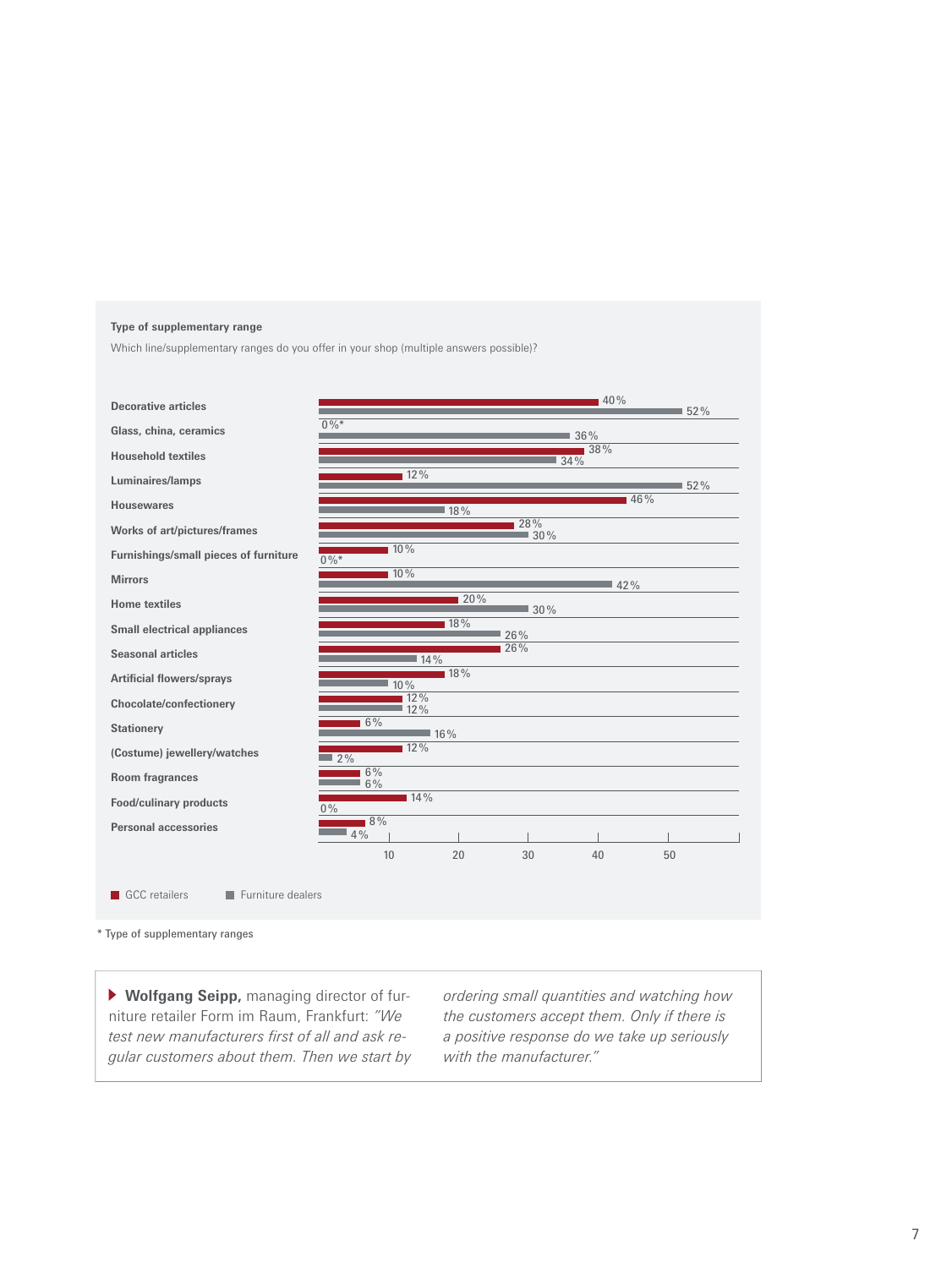#### **Strategic goals: why are supplementary ranges employed?**

Additional products stimulate business. Thus 71 percent of those questioned had no doubt: the aim of introducing additional products is quite definitely to raise sales in general. Further reasons are to strengthen customer loyalty and to increase customer numbers. These two reasons have particular relevance for GCC retailers, among whom they scored more than 70 percent; among furniture retailers the figure was rather less. In addition, raising customer traffic was a factor even more to the fore among furniture retailers than among GCC stores. Keeping up with their competitors was also a major strategic goal of range balancing among half of those questioned. A positive side-effect of supplementary ranges is that they bring greater variety into the presentation. Moreover, of course a supplementary line of decorative products can also be used to make the shop interior more attractive. Along with these considerations, those questioned also mentioned the strategic use of supplementary ranges on their associated websites: additional products are used here in a targeted way by retailers to expand the retail organisation's web shop.



#### **Information sources**

 **Wolfgang Seipp,** managing director of furniture store Form im Raum, Frankfurt: *"We are in Frankfurt city centre and so have a lot of occasional visitors. It is our intention through these supplementary product ranges to gain a higher level of customer loyalty. (...) We notice that we have more customers in the shop as a result of these additional ranges. We are constantly talking to people."*

 **Gunther Strauß,** managing director of GCC store Abt in Ulm: *"One aim is of course customer satisfaction, another a high level of customer traffic. We have recorded rising scores on both points over the last few years. We have succeeded well in these areas through constant changes and innovation."*

 **Claus Franzen**, proprietor and managing director of GCC store Franzen from Düsseldorf: *"Although it sounds banal, the point of supplementary product ranges is, of course, to make the company more successful and to compensate for segments that have declined in terms of significance or sales – for example, the traditional core areas of tableware and porcelain in the high-grade segment – through new assortments and supplementary ranges. For our company, for the sector, it is very important to find the right range in this regard and thus be able to maintain the core assortment."*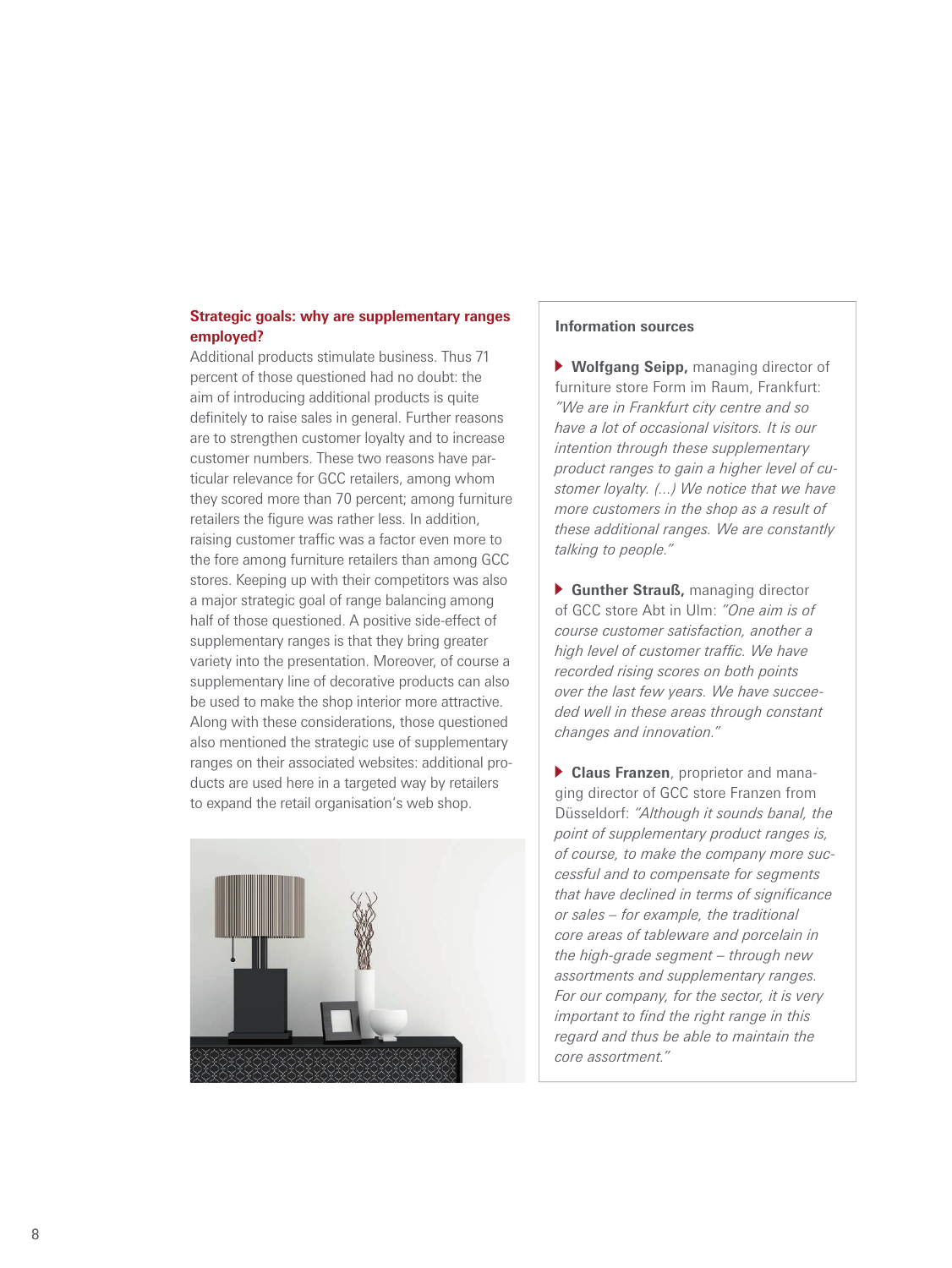#### **Sales area for supplementary products**

What space is made available for these supplementary products? What is their significant value in the overall presentation in the shop? The survey of retailers shows that a not inconsiderable part of their total sales area is devoted to supplementary ranges: on average it is 20 percent. Thus one fifth of the total shop space goes to additional products. Here too there are considerable differences between furniture and GCC retailers. Whereas in GCC outlets the supplementary ranges take up an average of 24 percent of the overall sales area, in furniture stores it is somewhat less, at 16 percent.

Translated into square metres, this figure amounts for furniture stores to an average area of 210 square metres; in GCC shops it is about 70 square metres. Overall, sales areas devoted by those retailers questioned to their core and supplementary ranges vary significantly – from 10 to 9,000 square metres. The average total sales area in the retail furniture trade is 1,300 square metres – after all, house and home worlds need plenty of space. Naturally, average figures for sales areas at GCC retailers are considerably lower, at 280 square metres.



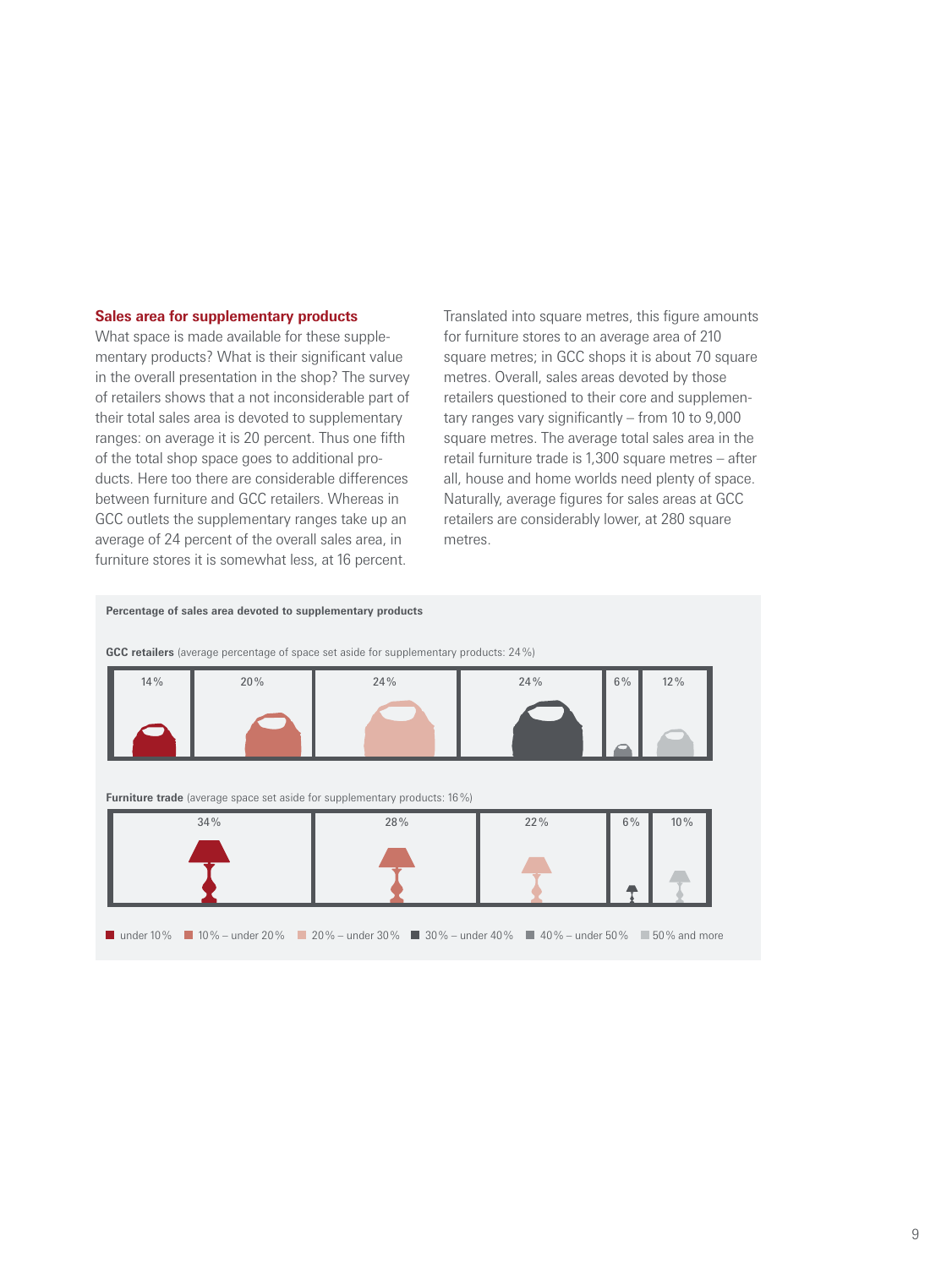#### **Sales from supplementary ranges**

So is the supplementary range a formula for success? How do furniture and GCC retailers gauge the increased sales brought by these attractive extras in their shops? The telephone survey of the 100 retailers produced even higher scores than the statistical evaluation of the key market statistics set out at the start of the study: according to this survey, an average of 27 percent – i.e. almost one third – of total sales are earned from supplementary product ranges. Among GCC retailers this score is even higher than



among furniture retailers, standing at 29 percent. But even there no less than 24 percent of sales are generated from limited-line or supplementary ranges. Moreover supplementary ranges can ensure an increase in customer traffic, thus helping the shop in question to reach its sales target. Customers who have come because of the fine new jewellery or line of handbags may well discover something else as they stroll through the shop. An emotive and attractive presentation of goods is needed here to trigger impulse purchases.

#### **Information sources**

 **Johannes Fahnenbruck,** managing director of Wohnwelt Fahnenbruck of Voerde (furniture retailer): *"Though they have only a small share in the firm's overall sales, nevertheless the supplementary ranges generate some 80 percent of customer traffic. That is enormous! We would have significantly fewer purchase agreements for furnishings if we did not have the boutique, in other words our special lines or accessories. From the commercial and marketing angle, an investment in special lines is absolutely the best investment you can make."* 

 **Gunther Strauß,** managing director of GCC retailer Abt in Ulm: *"If I buy the thirtyfifth pan for my product range, I don't expect to make any additional revenue from it. I make that from other things which I need for the kitchen, but which are independent of my normal product range. In this way I can generate supplementary sales revenue."*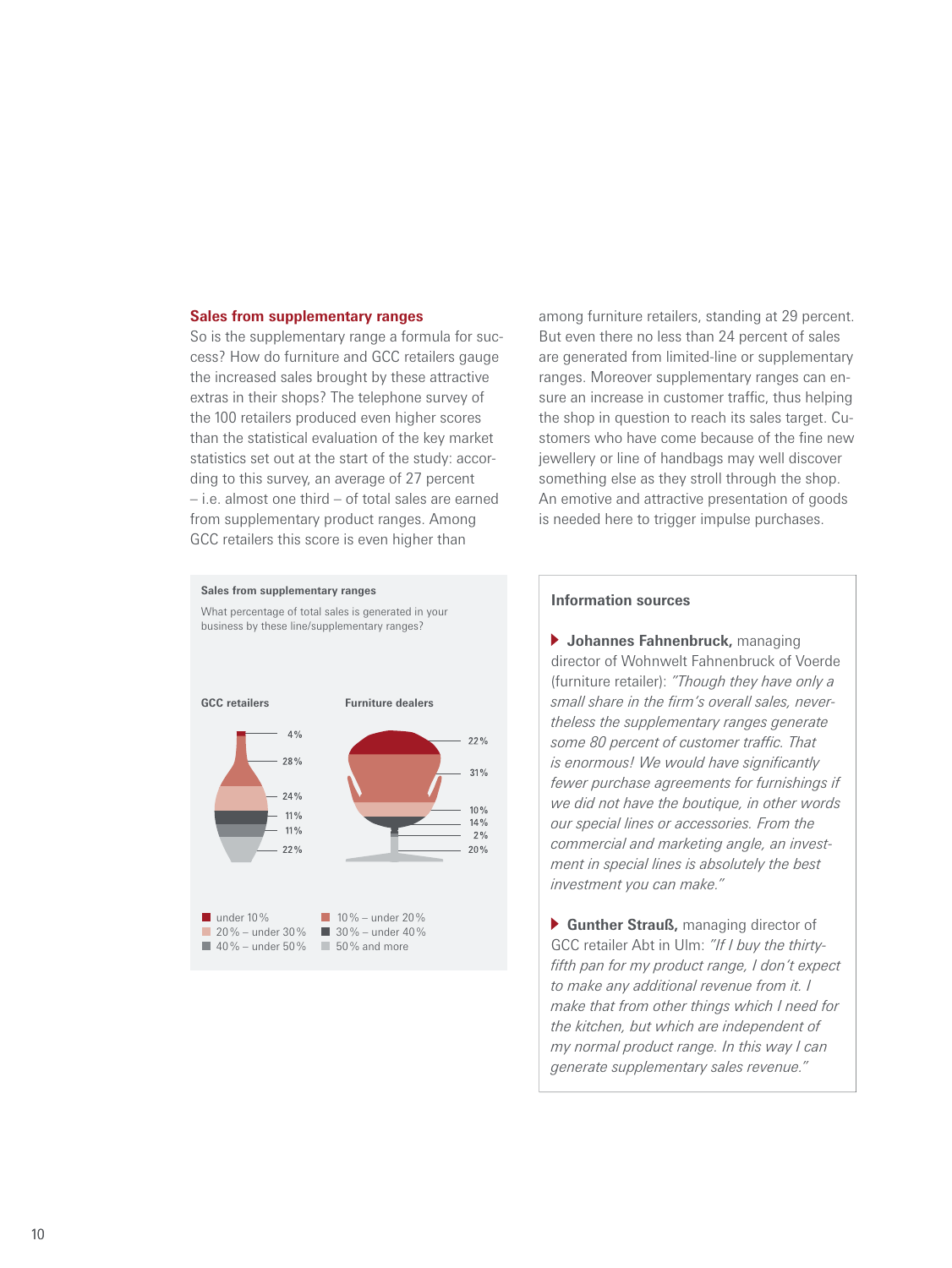#### **Customer structure: change through additional product ranges?**

The clientele varies depending on the product offered. Here too, though they have a common basis, differences can be seen between furniture and GCC retailers. Thus 44 percent of GCC retailers questioned said that the customer structure had changed in their shops since supplementary ranges had been on sale. Only one fifth of GCC retailers believed that there had been no change among their customers. So here the trend is definitely towards a change of customer structure.

Among furniture retailers, on the other hand, a different picture emerges: 42 percent of furniture retailers questioned said that their clientele had not changed since the introduction of supplementary ranges. 29 percent of furniture retailers, on the other hand, believed that additional products had led to a change in their customer structure.

#### **Information sources**

 **Gunther Strauß,** managing director of GCC retailer Abt in Ulm: *"A current example of a supplementary product range is haberdashery, wool. Three years ago we had nothing of that kind. Then a number of haberdashery shops closed in Ulm, and we included crochet and knitting needles and wool in our range. We simply tried it out. Now it is a huge boom, because knitting and crocheting are really modern again. The boys crochet caps, for instance – a clientele which we absolutely never expected. Teenage customers – they are suddenly in the hobby department, where previously the only customers were those looking for artist's requirements."*

 **Claus Franzen,** proprietor and managing director of GCC retailer Franzen of Düsseldorf: *"You notice, for example, that the jewellery department brings new customers in, who perhaps earlier were not so interested in our other ranges. The supplementary ranges bring new groups of customers in. And we become more interesting again – both for the old customers, and for the new ones."*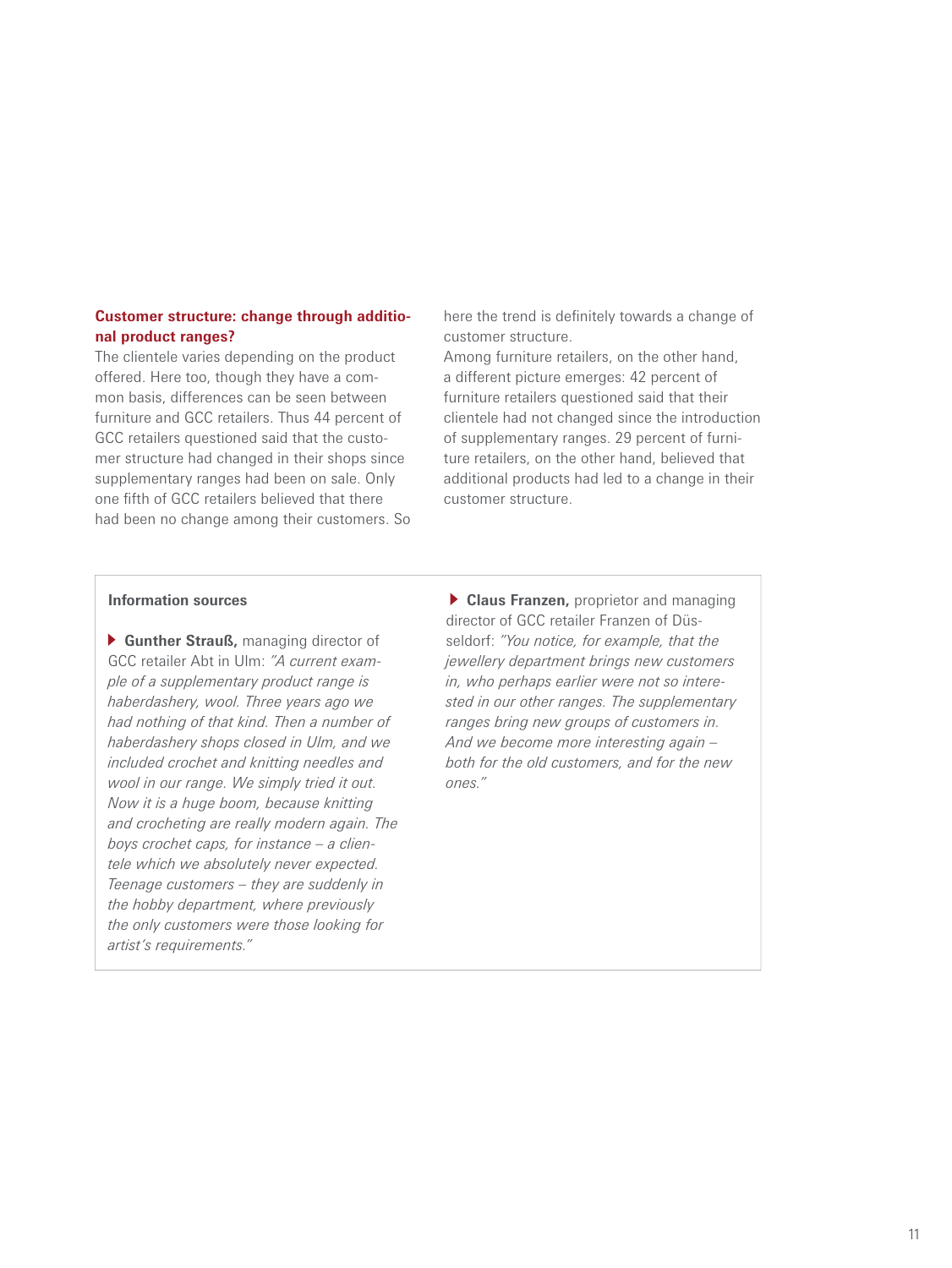#### **Information sources for specialist and supplementary product ranges**

Which supplementary ranges fit the shop's core range? Where does the retailer find suitable suppliers? Whether they are decorative products, bags or stationery – the additional products vary frequently according to season, and so entail a relative high need for information on the part of the retailer. Trade fairs are particularly suitable, for here the retailer will gain a comprehensive overview of the latest core and supplementary ranges and enjoy direct contact with suppliers. This too is shown by the results of the survey: in all, 71 percent of retailers said that they find information on supplementary ranges at trade fairs. There is no question, both

for GCC and furniture retailers, that trade fairs are the most important source of information. In second place, a good way down, come trade journals and sector magazines. 36 percent of GCC retailers and 34 percent of furniture retailers still said that they use these as sources of information. In this matter the GCC and furniture retailers are largely in agreement. The only noticeable difference relates to observation of competitors: furniture retailers seem to pay much more attention to their competitors, with scores of 40 percent, than GCC retailers, among whom only 22 percent of those questioned stated that they use observation of their competitors as an inspiration for their supplementary ranges.

#### **Information sources**

 **Gunther Strauß,** managing director of GCC retailer Abt in Ulm: *"Of course the trade fairs are really important. Ambiente is the main fair. Quite definitely. But also the other fairs in Frankfurt, such as Christmasworld and Heimtextil. We are represented at almost all of them. So trade fairs are a highly significant factor. But of course trade journals, too. And another very important factor: when you are travelling, you take a look at all the shops you can. What is on sale there? And how is it presented?"* 

 **Wolfgang Seipp,** managing director of furniture store Form im Raum of Frankfurt**:**  *"We obtain targeted information at trade fairs. They are vital for us. And then weekly magazines, too."*

 **Johannes Fahnenbruck,** managing director of Wohnwelt Fahnenbruck of Voerde (furniture store): *"Primarily, of course, at the big fairs – especially at all fairs in Frankfurt that, in view of their extremely extensive and topical product ranges, hold an outstanding position. We firmly believe that, if we are to be of interest to our customers, we must generate these impulses ourselves and not simply go with the flow."*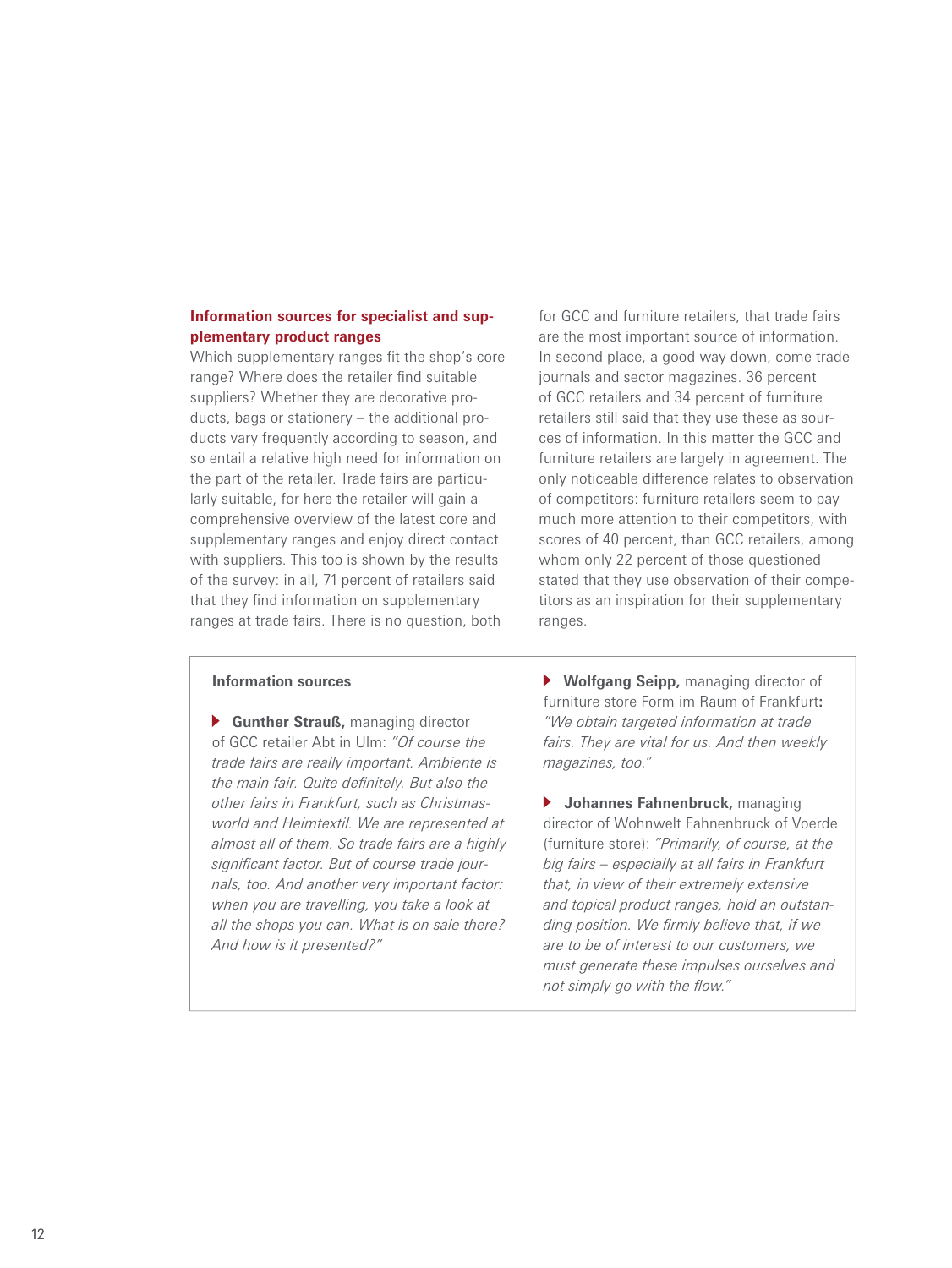#### **Information sources**

How and where do you find out about specialist/supplementary assortments (multiple answers possible)?

#### GCC retailers **Furniture dealers (Trade) fairs (Trade) magazines/sector-specific magazines Monitoring competitors Exchange of information with other retailers Exchange of information with (potential) suppliers/manufacturers External consultants Associations Purchasing associations Customer suggestions** 4 % 0 10 20 30 40 50 60 70 80  $12%$  $8<sup>0</sup>$ 12 % 12 %  $\frac{1}{14\%}$ **16**  $20%$ 24 % 24 %  $40%$ 22 %  $\frac{34}{9}$ 36 %

#### **Who decides on the use of supplementary product ranges?**

Among retailers questioned the answer is unambiguous: as a rule the proprietor or management board themselves decide on the use of additional products. This was stated by 80 percent of the GCC and 76 of the furniture retailers. For in the classical retail trade it is mostly the owners or managing directors who control the fortunes of the business from the centre. Among major furniture retailers the branch management still plays a role, with scores of 28 percent. Purchasing managers and departmental heads tend to show marginal scores at around 8 percent each. According to respondents, an average between one and three persons are responsible for the decision-making.

68 % 74 %

#### **Successful supplementary ranges: some practical recommendations**

 **Gunther Strauß,** managing director of GCC retailer Abt in Ulm: *"People need to see the products. That means it must be well positioned or in well-frequented locations. Otherwise it is difficult for people to recognise it as a supplementary product range. Then I need to make sure I combine the products thematically with things for which we are already known. For example, for the theme of wine and wine glasses, I would think of bottle openers, games, e.g. World of Wines etc. In this way you can arrange a theme table. Of course it* 

*must also look nice and be presented in such a way that the customer can select a product. He must not think that he is looking at a total work of art which he must not touch. It needs to be not just beautiful, but practical, too."* 

**Edith Papritz, managing director of** Mohren-Haus of Bamberg: *"If I have something new in the shop, a new product, my general principle is to give it a privileged place. Items which are launched and sell well do not always have to have the very best place. (...) So actually it is the supplementary products which make the shop more colourful or more lively."*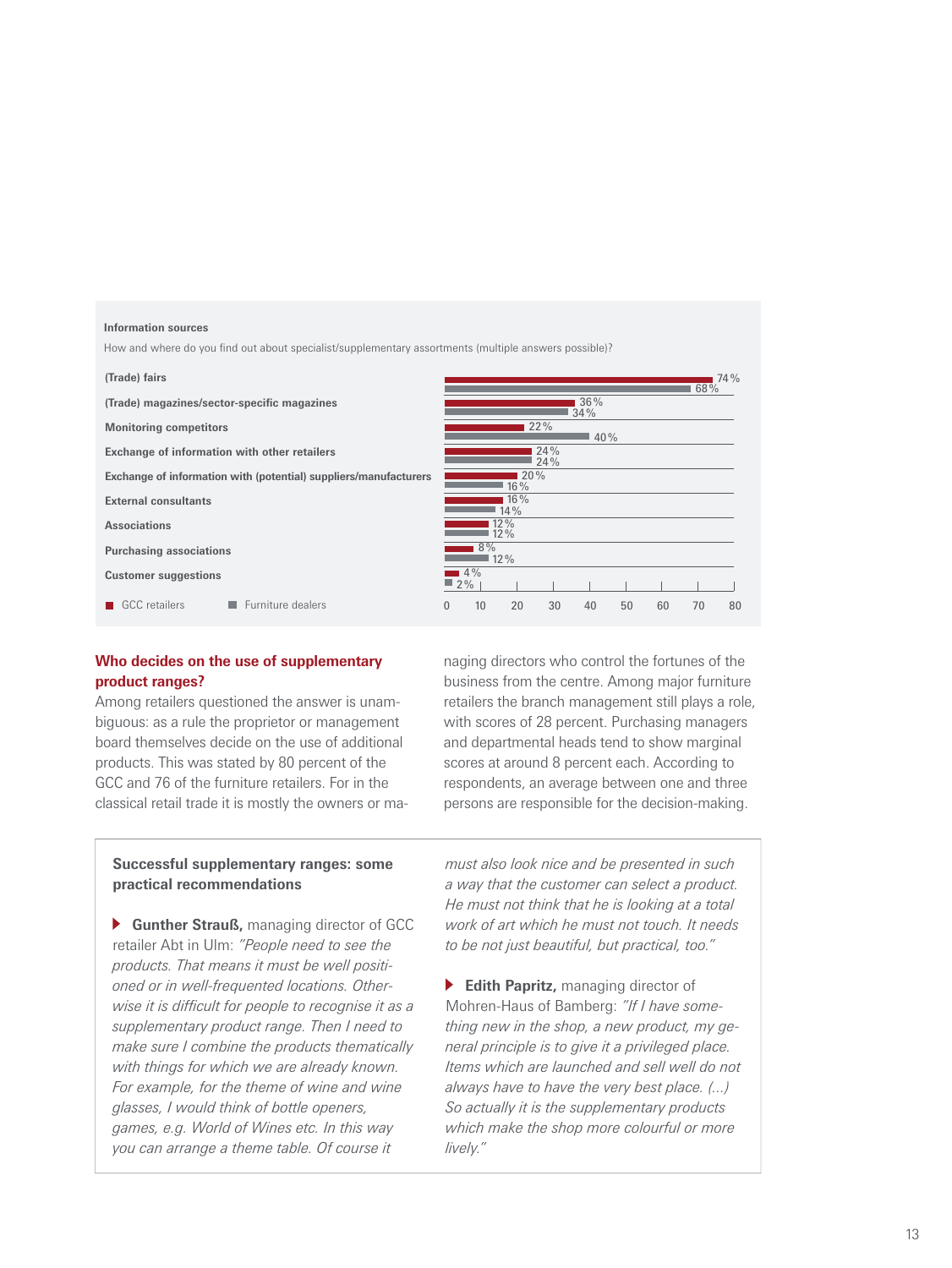#### **E-commerce: curse or blessing?**

Cups, vases, furniture – for GCC and furniture retailers, too, sales via the internet have increased in importance. And not just as competition, but as an opportunity, too. Some retailers, when questioned about their supplementary product ranges, said that they do not use them solely to expand their in-shop lines, but rather to build up their online shop through additional ranges. In this way the internet can be used as an additional sales tool and contribute to the success of the business.

But even if you don't have a web shop, this does not automatically mean loss of profit, as our retailer interviews show. Another formula for a successful retail business can be to strengthen the in-shop trade through particular unique selling points, thus differentiating it from the competition. This can be done, for instance, via a particularly adroit selection of product ranges or specialising in particular brands, but also through attractive and emotive presentation of goods.

#### **Information sources**

 **Wolfgang Seipp,** managing director of furniture retailer Form im Raum, Frankfurt: *"Two years ago we made a complete change. We specialised quite particularly, because we noticed that sales had declined as a result of internet purchases. So we simply changed over and concentrated on individual suppliers."* 

 **Gunther Strauß,** managing director of GCC retailer Abt in Ulm: *"We need to attract the target group of 15-30 year-olds in two ways: first through supplementary product ranges in-shop, and secondly via our online facility."* 

 **Edith Papritz,** managing director of Mohren-Haus of Bamberg: *"I rely more and more on marginal firms, on small, individual items which you don't find everywhere. That is also what our customers appreciate. There are plenty of chains, which are the same in every town. We stand out from them. We are always in search of something new, and we try to be different."*

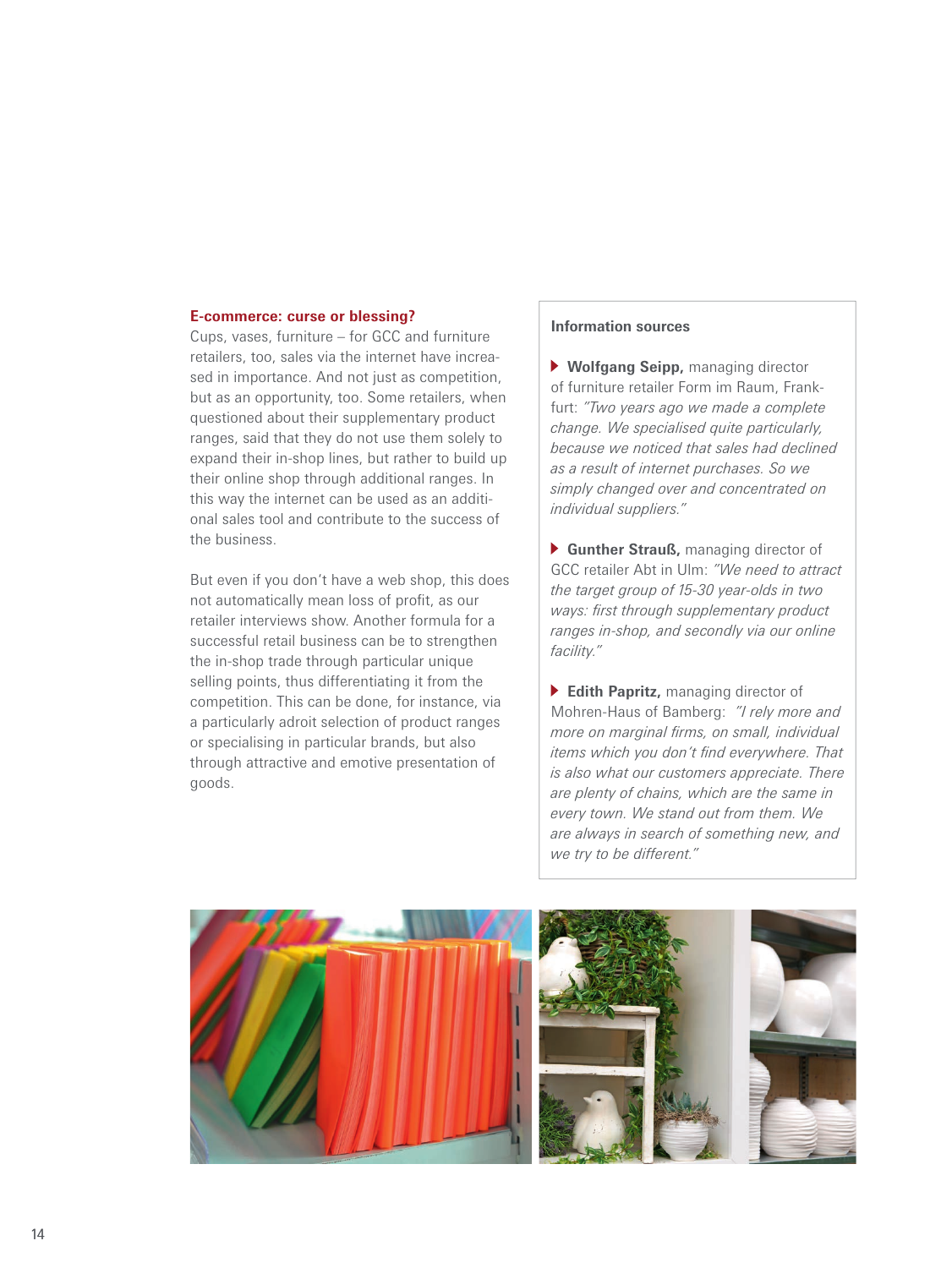#### **Outlook and trend forecast**

How will the percentage share of supplementary product ranges change among furniture and GCC retailers? And what portion of their sales will retailers generate in future with these attractive extras? With a majority totalling around 60 percent, those questioned believed that the share of supplementary products in their businesses will stay at the same high level as previously. 30 percent of furniture and 36 percent of GCC retailers believe that the share of additional products in their shops will even increase over the coming three years. Only four percent of GCC retailers who took part in the survey and 12 percent of furniture retailers consider a decline over the next few years to be realistic. That means that a majority of 96 percent of GCC and 88 percent of furniture retailers believe that the share of supplementary product ranges in their shops will stay at the current level or rise further. The differences between GCC and furniture retailers show that supplementary ranges are of even greater importance for GCC outlets

than for furniture stores. This also reflects the trend already shown in core and supplementary product ranges within both retail segments.

#### **Information sources**

 **Gunther Strauß,** managing director of GCC retailer Abt in Ulm: *"Customers in future will even expect us to run supplementary product ranges and to become more innovative. A business still concentrating purely on its core range will find things increasingly hard."* 

 **Wolfgang Seipp,** managing director of furniture retailer Form im Raum of Frankfurt: *"I expect that over the next few years supplementary product ranges will see a good deal happening by way of watches and jewellery. And of course also in the area of high-quality accessories."*

#### **Trend in sales of supplementary product ranges**

How do you think the share of specialist/supplementary ranges in your business will change over the coming three years?

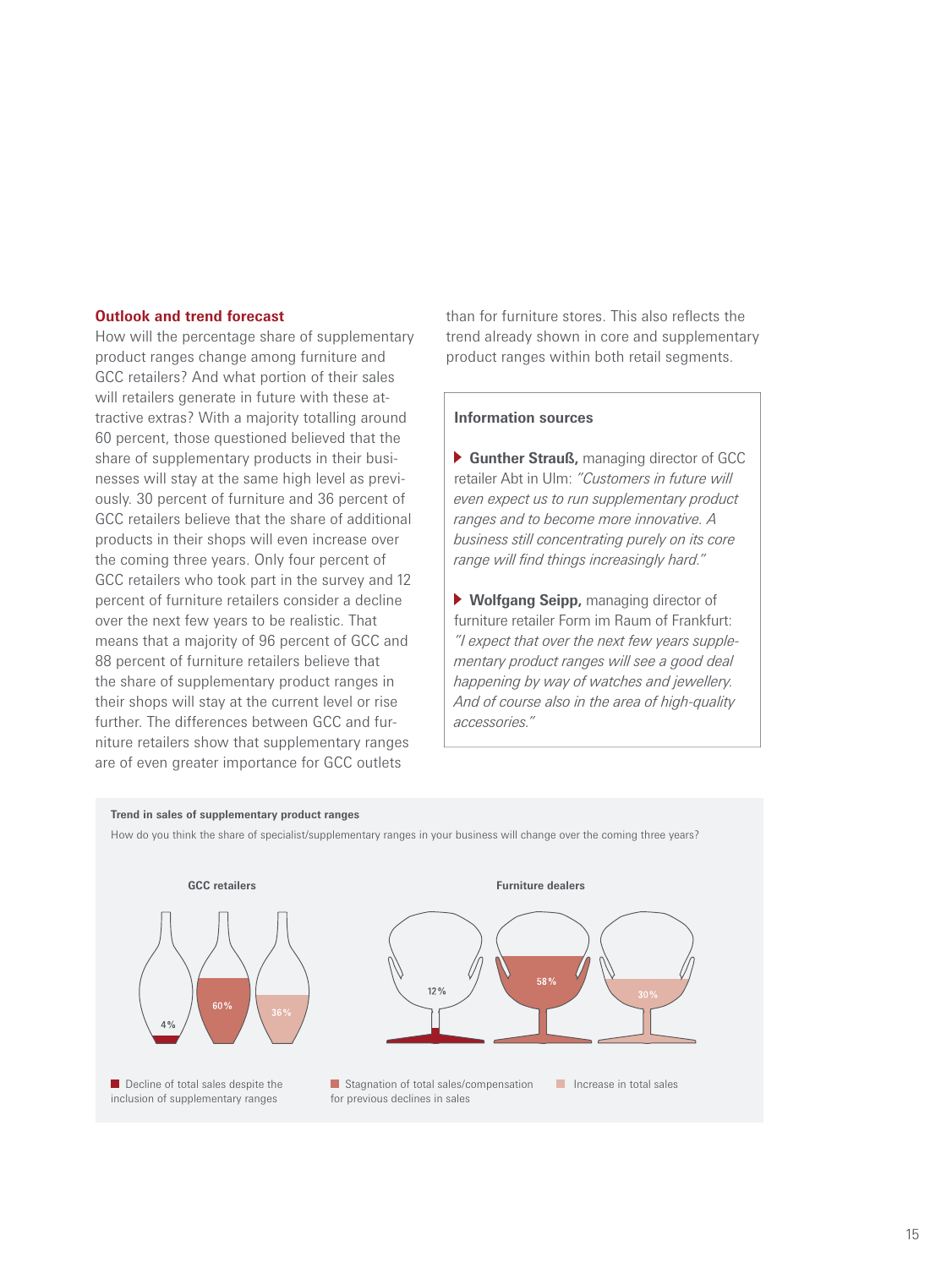### About Messe Frankfurt

#### **Background information on Messe Frankfurt**

*Messe Frankfurt is one of the world's leading trade show organisers with around 543\* million euros in sales and 2,026\* employees worldwide. The Messe Frankfurt Group has a global network of 28 subsidiaries and approx. 50 international Sales Partners, giving it a presence for its customers in more than 150 countries.*



Events "made by Messe Frankfurt" take place at more than 30 locations around the globe. In 2013, Messe Frankfurt organised 114\* trade fairs, of which more than half took place outside Germany.

Messe Frankfurt's exhibition grounds, totalling 578,000 square metres, are currently home to ten exhibition halls and an adjacent Congress Center. The company is publicly owned, with the City of Frankfurt holding 60 percent and the State of Hesse 40 percent.

Further information: www.messefrankfurt.com

\* preliminary numbers (2013)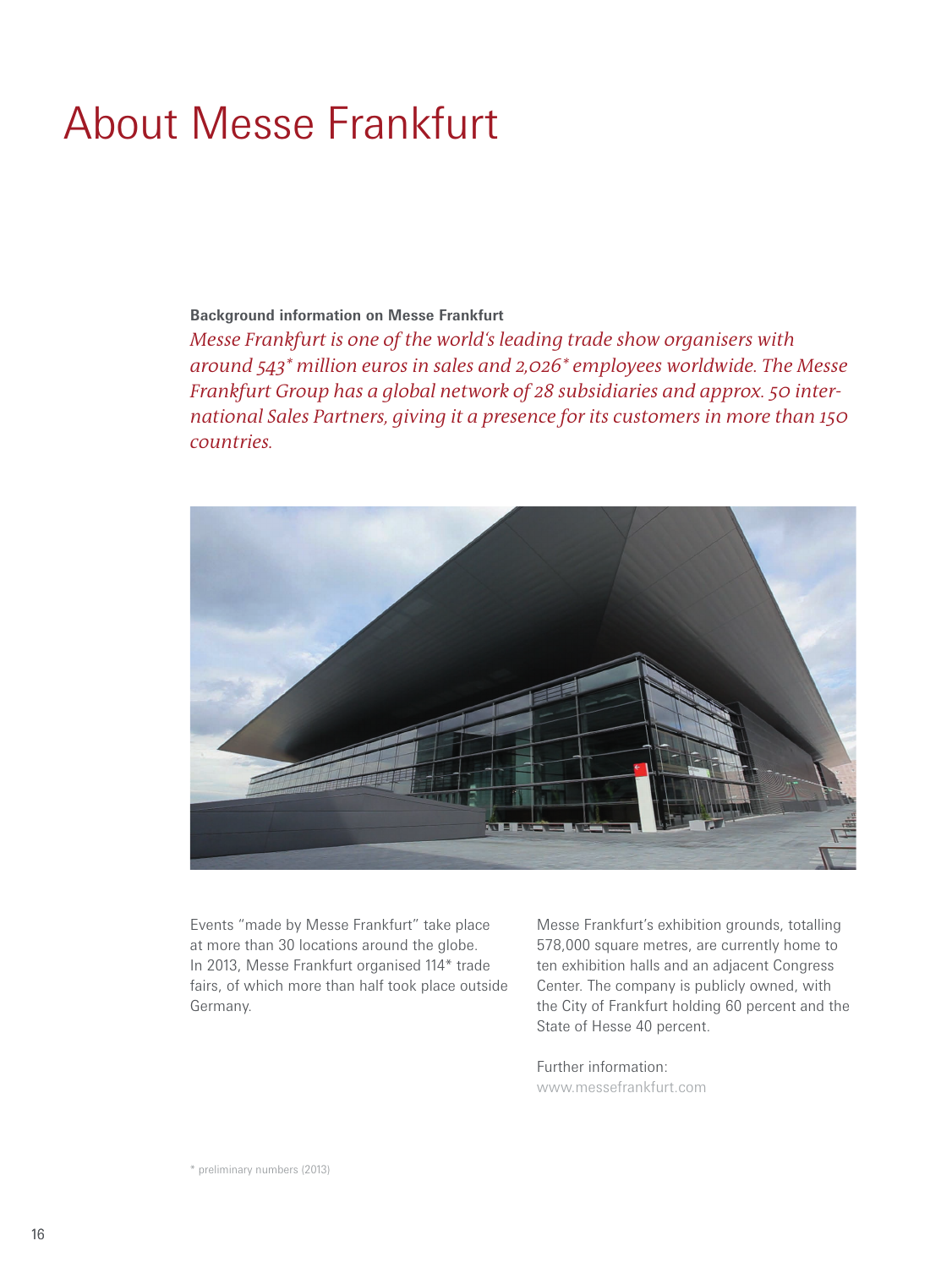### Messe Frankfurt: Expertise in the consumer goods field

#### ambiente

Ambiente is the leading international trade fair for products for the table, kitchen, household, giving and decorating, as well as for home and furnishing accessories. For five days at the beginning of the business year, more than 4,700 exhibitors show what consumers will be able to see in shops around the globe in the coming year. However, Ambiente is not only a must for its unique range of products. The world's leading consumer goods fair also offers a wide variety of events, promotional programmes for young people, trend presentations and award ceremonies.

#### paperworld

Paperworld is the world's most important order event for the international paper, office supplies and stationery sector. Every year in Frankfurt am Main, the leading international trade fair displays the latest products and trends for the paper, office supplies and stationery segment – at the most recent event, there were 1,780 exhibitors from 64 countries. With some 45,360 visitors from all over the world and a level of internationality of 80 percent, Paperworld is the industry's most international fair and through its varied programme of supporting events can provide additional inspiration and industry know-how.

### tendence

Tendence is the one of Europe's leading order platforms for consumer goods in the second half of the year. The range of products to be seen covers all levels of quality and is relevant for all channels of distribution. For the retail trade, Tendence is the decisive order platform for the busy Christmas and winter periods while bulk buyers can obtain an initial overview of new products for the coming 2015 spring and summer seasons. As previously, the Ecostyle and Webchance fairs will be held concurrently with Tendence 2014.

#### creativeworld

Creativeworld in Frankfurt am Main is the world's most important trade fair for hobby, handicrafts and artists' requisites. Every year, this leading fair shows the latest products and trends for the arts & crafts sector. At the last edition, 239 exhibitors presented their product ranges to 7,205 visitors from all around the world. Creativeworld supplies innovative ideas revolving around creative hobbies and artists' requisites, provides a launching pad for new products, spotlights the latest techniques and materials and acts as a trend and business platform.

#### christmasworld

Christmasworld is the world's leading order venue for the international festive decoration sector. Held annually in Frankfurt, it presents the latest products and trends for all festivities of the year, and supplies innovative concept ideas for decorating large-scale and outdoor areas for the wholesale and retail trade, shopping centres, DIY markets and the green sector. The last Christmasworld attracted over 940 exhibitors and more than 30,600 visitors from all over the world.